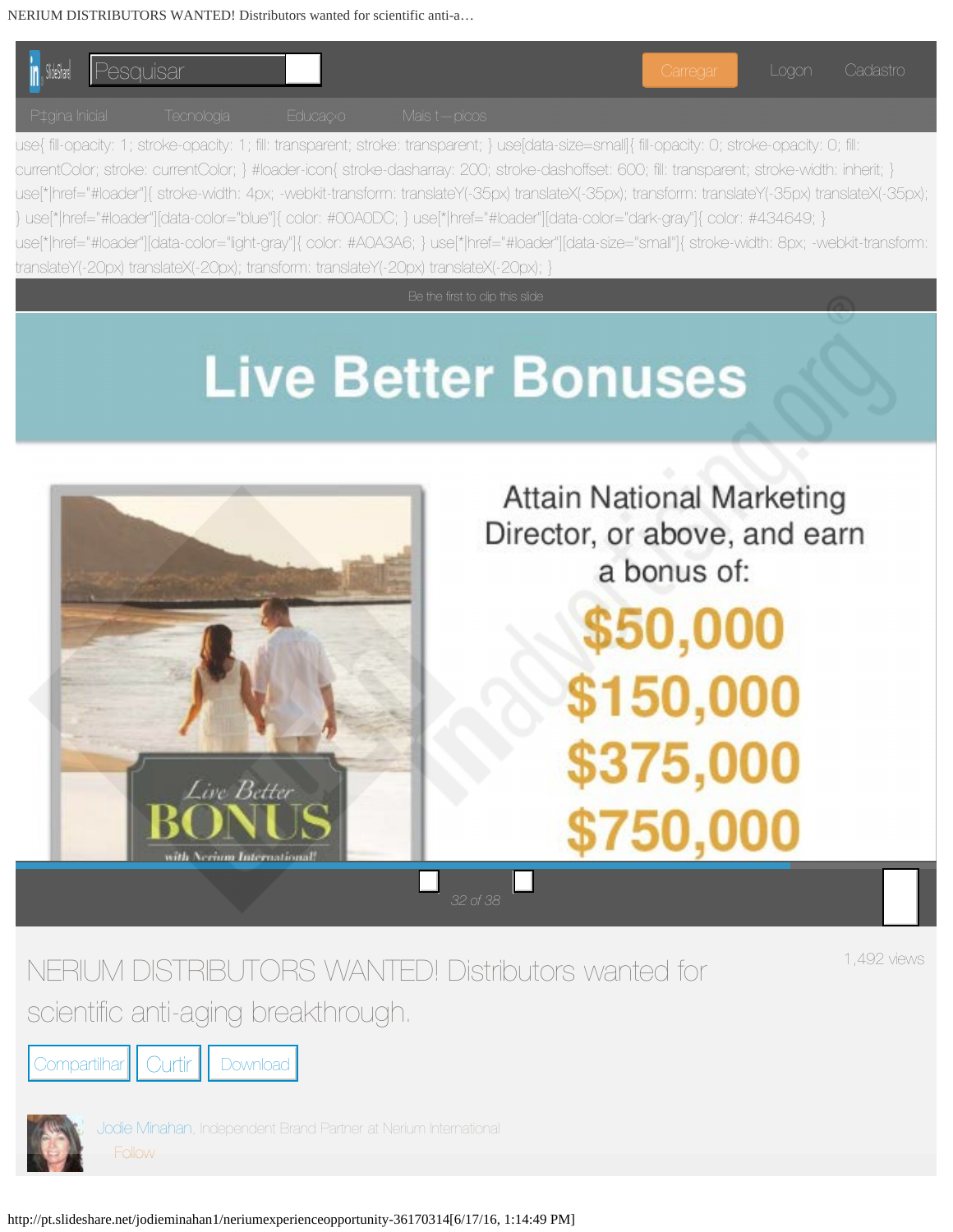

*Seja o primeiro a comentar*

## <span id="page-1-0"></span>NERIUM DISTRIBUTORS WANTED! Distributors wanted for scientifc anti-aging breakthrough.

1. Click to edit Master title styleNerium International ¥ Record-setting growth and opportunity ¥ Exclusive breakthrough products ¥ Culture focused on making people better ¥ Rewarding business in booming industry

[2.](http://image.slidesharecdn.com/neriumexperienceopportunity-140622165842-phpapp02/95/nerium-distributors-wanted-distributors-wanted-for-scientific-antiaging-breakthrough-2-638.jpg?cb=1403456656) Timing of Anti-Aging Industry Exponential growth is projected between now and 2025! 2011 2025 \$160 Billion \$1 Trillion

[3.](http://image.slidesharecdn.com/neriumexperienceopportunity-140622165842-phpapp02/95/nerium-distributors-wanted-distributors-wanted-for-scientific-antiaging-breakthrough-3-638.jpg?cb=1403456656) The Right Company ¥ One of the most successful skincare product launches in history ¥ First full year = \$100M in sales ¥ Youngest company to make the Direct Selling News Global 100 list ¥ Youngest company ever featured 3x in Success from Home magazine

[4.](http://image.slidesharecdn.com/neriumexperienceopportunity-140622165842-phpapp02/95/nerium-distributors-wanted-distributors-wanted-for-scientific-antiaging-breakthrough-4-638.jpg?cb=1403456656) Global Expansion 2011 United States 2014 Canada Future global expansion

[5.](http://image.slidesharecdn.com/neriumexperienceopportunity-140622165842-phpapp02/95/nerium-distributors-wanted-distributors-wanted-for-scientific-antiaging-breakthrough-5-638.jpg?cb=1403456656) Click to edit Master title styleThe Right Leadership World-class management team with more than 200 years combined experience Nerium Leadership Team Jeff Olson Nerium International<sup>a</sup> Founder and CEO ¥ Renowned speaker and industry icon ¥ USA Today best-selling author of The Slight Edge ¥ Regular contributor to entrepreneur.com ¥ Featured in SUCCESS, Wall Street Journal, and Forbes.com

[6.](http://image.slidesharecdn.com/neriumexperienceopportunity-140622165842-phpapp02/95/nerium-distributors-wanted-distributors-wanted-for-scientific-antiaging-breakthrough-6-638.jpg?cb=1403456656) Click to edit Master title styleNerium Culture Success For Teens Foundation Free for Preferred Customers and Brand Partners Our Mission: Make People Better WeÖre committed to investing in our Brand Partners and others through partnerships that reflect our values. Partnership with Big Brothers Big Sisters of America: \$500K donated

[7.](http://image.slidesharecdn.com/neriumexperienceopportunity-140622165842-phpapp02/95/nerium-distributors-wanted-distributors-wanted-for-scientific-antiaging-breakthrough-7-638.jpg?cb=1403456656) • Revolutionary breakthroughs in anti-aging skincare • Easy-to-use products • Real results based on real science A Real Breakthrough: Nerium International Science

[8.](http://image.slidesharecdn.com/neriumexperienceopportunity-140622165842-phpapp02/95/nerium-distributors-wanted-distributors-wanted-for-scientific-antiaging-breakthrough-8-638.jpg?cb=1403456656) ¥ Product development based on independent clinical trials ¥ Results based on the most advanced facial-scanning equipment available Nerium International Science

[9.](http://image.slidesharecdn.com/neriumexperienceopportunity-140622165842-phpapp02/95/nerium-distributors-wanted-distributors-wanted-for-scientific-antiaging-breakthrough-9-638.jpg?cb=1403456656) The NeriumAD" Difference: ¥ Exclusive, patented NAE-8" extract with antioxidant properties ¥ Day cream: First-of-its-kind anti-aging product Nerium Experience Addresses appearance of multiple concerns at once, including: ¥ Fine lines and wrinkles ¥ Discoloration ¥ Uneven skin texture ¥ Enlarged pores ¥ Aging or loose skin

[10.](http://image.slidesharecdn.com/neriumexperienceopportunity-140622165842-phpapp02/95/nerium-distributors-wanted-distributors-wanted-for-scientific-antiaging-breakthrough-10-638.jpg?cb=1403456656) Photos show improvement in appearance of wrinkles and discoloration on forehead.